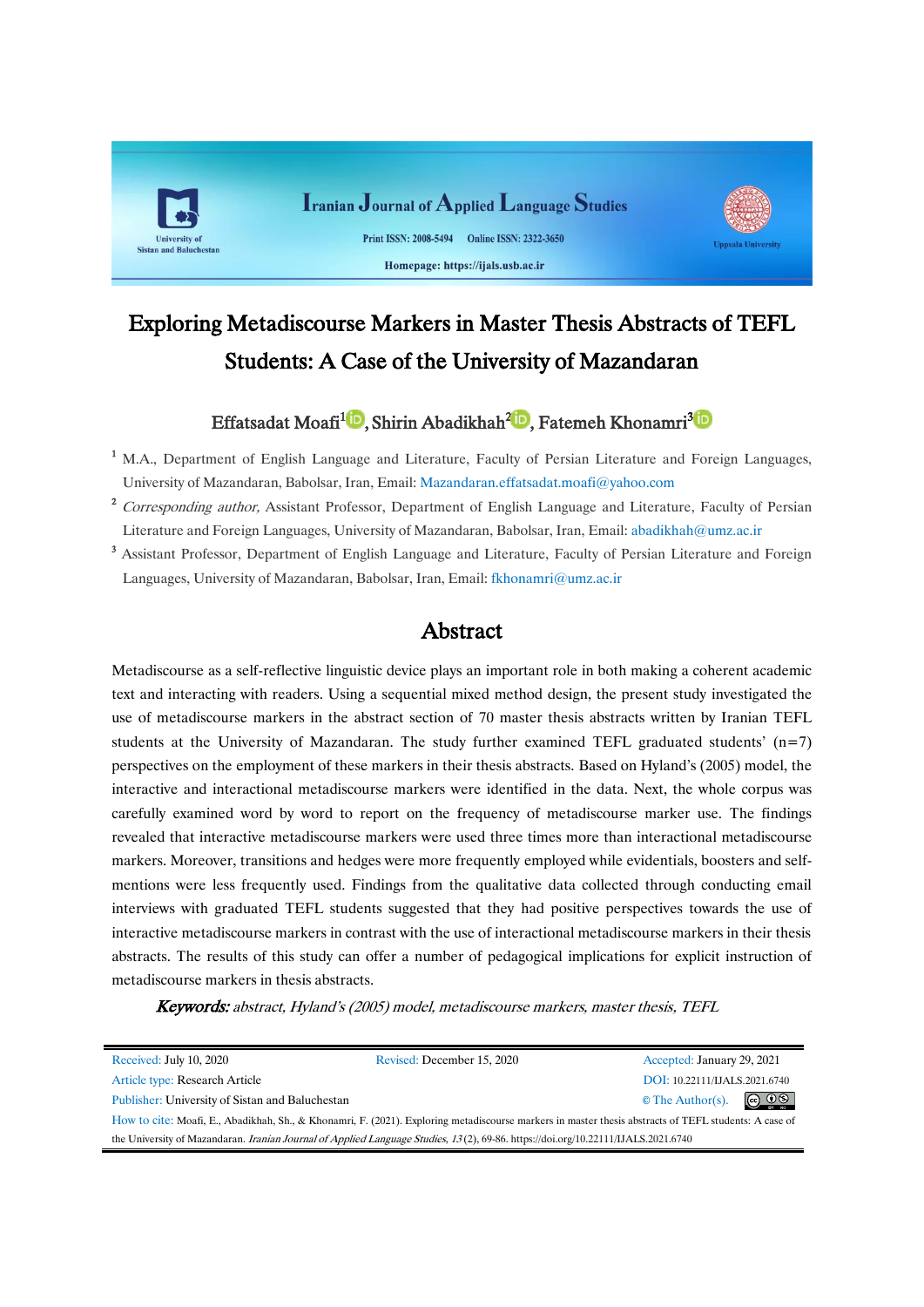# 1. Introduction

Academic writing has recently become a necessary skill for students in higher education. It plays an important role for graduate students to fulfill a requirement of a university degree. Master thesis writing, particularly writing a thesis abstract, in English is a burden for graduate students who come from a language background other than English. Cooley and Lewkowicz (2003) stated that the abstract "is a summary of the text and it informs readers of what can be found in the dissertation and in what order, functioning as an overall signpost for the reader" (p. 112). Therefore, the abstract of a master thesis plays an important role as it is the first section of a thesis that provides the readers with a brief, but exact, overview of the research (Cross & Oppenheim, 2006). Metadiscourse markers can involve writers' interactions necessary for successful communication with potential readers in the same disciplinary community (Hyland & Tse, 2004). In fact, writers generally need to employ metadiscourse markers in order to "shape their arguments to the needs and expectations of their target readers" (Hyland, 2004, p. 134). Therefore, what thesis writers are required to do is the prediction of the potential readers' needs by creating appropriate discourse in the abstract of their theses.

Studies on the concept of metadiscourse and metadiscourse analysis have recently achieved significant progress in the field of EAP. These studies, highlighted in the work of different scholars (Ädel, 2006; Crismore, 1983; Hyland, 2004, 2005, 2010, 2015; Jalilifar & Shooshtari, 2011; Malmir & Taji, 2021; VandeKopple, 1985; Wei et al., 2016; Williams, 1981) have provided adequate information on the concept of metadiscourse, metadiscourse models and the analysis of metadiscourse markers; nonetheless, most of them has been conducted on different disciplines (native vs. non-native; humanities vs. non-humanities) and different sections of English research articles (abstract, introduction, discussion and conclusion) or the introduction and discussion sections of master thesis and dissertations. Indeed, few studies (e.g., Hyland, 2004; Hyland & Tse, 2004) have focused on the graduate and postgraduate students' perspectives on using metadiscourse markers in writing their master thesis and doctoral dissertations. The purpose of this study is to investigate, firstly, the use of metadiscourse markers in TEFL master thesis abstracts and secondly, the perspectives of TEFL graduated students towards the employment of metadiscourse markers to create a coherent and interactional discourse in the TEFL community.

# 2. Review of Literature

Williams (1981) broadly defined metadiscourse as "writing about writing, whatever does not refer to the subject matter being addressed" (cited in VandeKopple, 1985, p. 83). VandeKopple (1985) divided Williams' (1981) classifications of academic writing into two levels: on the first level, the writer provides the reader with the information and propositional content about the subject; on the second level, which is called the level of metadiscourse, the writer assists the reader in interpreting, classifying and reacting to the material. Furthermore, Vandekopple broadly characterized the concept of metadiscourse as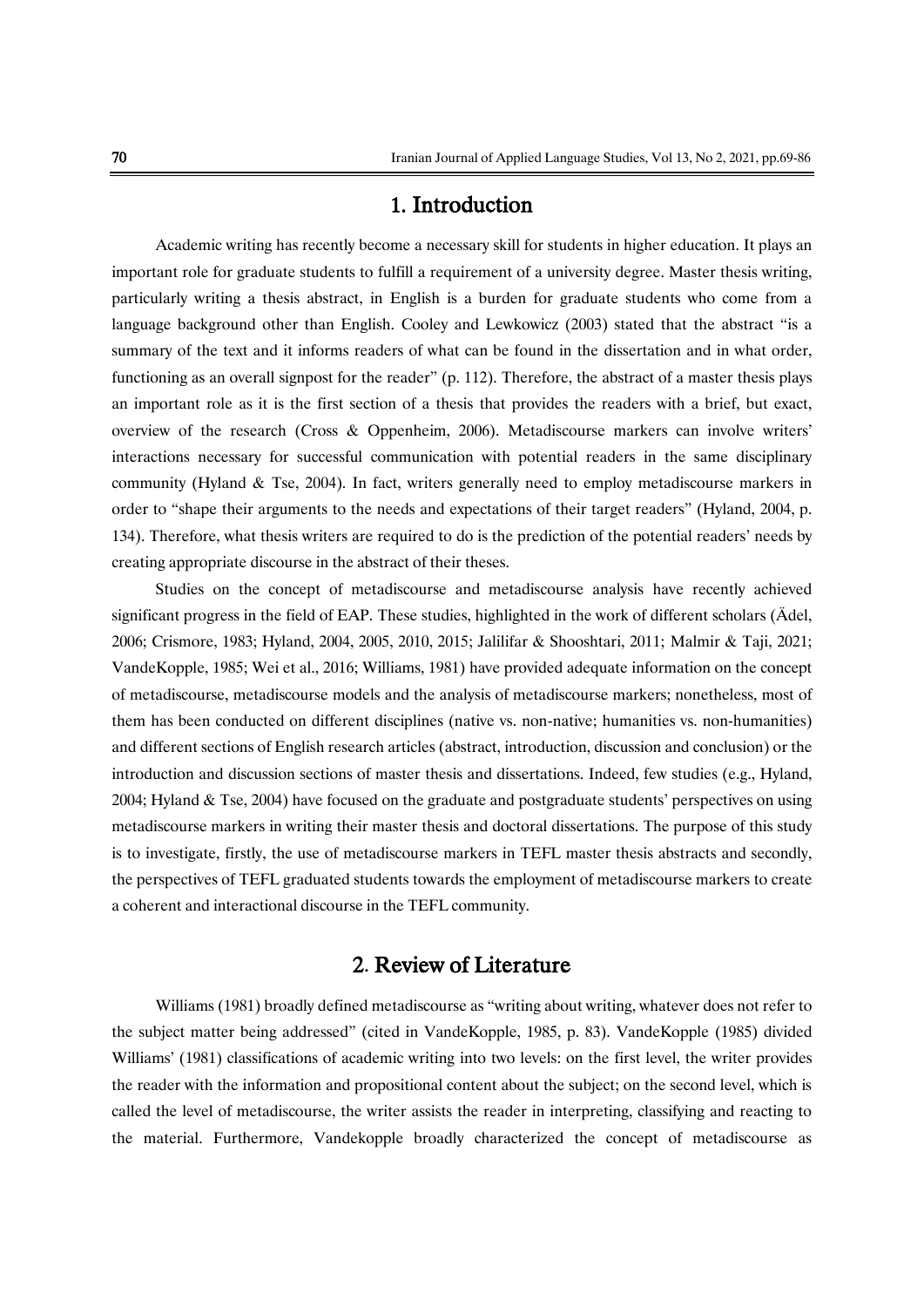"discourse about discourse or communication about communication" (1985, p. 83). In the same broad vein, Crismore (1984) stated that metadiscourse is the contentless directive in the text given to the reader for the purpose of understanding the primary discourse. Moreover, he added that "metadiscourse is the author's intrusion into discourse, to direct rather than inform the readers" (p. 280). Overall, these definitions have communicated broad meanings in the field of teaching text structure and discourse.

As Sultan (2011) referred to the early 1990s as the time of development in text analysis, linguists reacted against the strong emphasis on propositional meaning in the text. Consequently, this development influenced the broad views of metadiscourse and different scholars have since attempted to propose more specific definitions (for instance, Crismore, 1984; Hyland, 1998, 2004, 2005, 2010; Swales, 1990, 2004). For instance, Crismore et al. (1993) stated that metadiscourse allows the writers not only to demonstrate how different parts of a text are connected but also to put forward their ideas about the content of the text and the reader. They further tried to shed more light on Crismore's (1984) definition and suggested that although metadiscourse is the linguistic material of the texts, which does not add anything to the content; it contributes to the interpretation of the content by the reader. On the other hand, Hyland (1998) proposed another specific definition for metadiscourse as "aspects of a text which explicitly organise the discourse, engage the audience and signal the writer's attitude" (p.437). Hyland and Tse (2004) also considered metadiscourse "as an umbrella term to include a heterogeneous array of cohesive and interpersonal features which help relate a text to its context by assisting readers to connect, organize and interpret material in a way preferred by the writer and with regard to the understandings and values of a particular discourse community" (p. 157).

Moreover, Ädel (2006) mentioned that metadiscourse is a branch of metalanguage which is "text about the evolving text or the writer's explicit commentary on his ongoing discourse" (p.20). She further emphasized both the context of communication and the people involved in the channel of communication. To support a similar perspective, metadiscourse was found in building a gateway for understanding interactional features of texts (Fu & Hyland, 2014). In a recent definition, Hyland (2015) referred to metadiscourse as "a means by which propositional content is made coherent, intelligible and persuasive to a particular audience" (p. 10).

By presenting 400 lexical items, Hyland's (2005) model is the most comprehensive and applicable model of interpersonal metadiscourse. This model has been preferred in different metadiscourse studies in the last decade since it is recent, clear, simple and comprehensive (Abdi, 2011). There are two resources of metadiscourse in this model: *interactive* and *interactional*. The interactive resources include *transitions*, frame markers, endophoric markers, evidentials and code glosses. On the other hand, the interactional resources comprise hedges, boosters, attitude markers, self-mentions and engagement markers. Table 1 illustrates Hyland's (2005) model in further detail.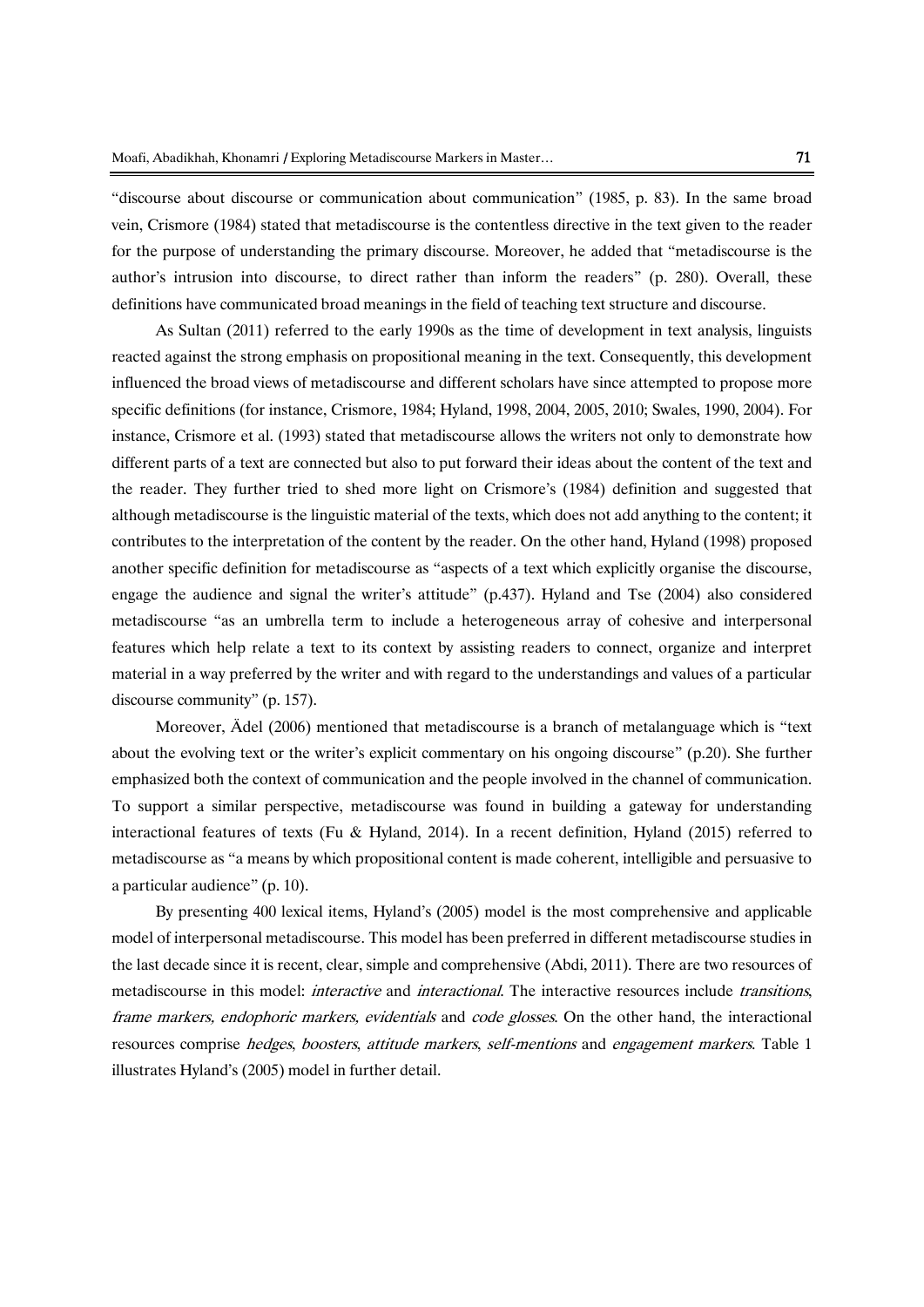| Category                | <b>Function</b>                                      | <b>Examples</b>                     |  |  |
|-------------------------|------------------------------------------------------|-------------------------------------|--|--|
| Interactive resources   | Help to guide reader through the text                |                                     |  |  |
| <b>Transitions</b>      | express relation between main clauses                | In addition/but/thus/and            |  |  |
| Frame markers           | refer to discourse acts, sequences, or stages        | finally/to conclude/my purpose is   |  |  |
| Endophoric markers      | refer to information in other parts of the text      | noted above/see Fig/in section 2    |  |  |
| Evidentials             | refer to information from other texts                | according to $X/(Y, 1990)Z$ states  |  |  |
| Code glosses            | elaborate propositional meanings                     | namely/e.g./such as/in other words  |  |  |
| Interactional resources | Involve the reader in the argument                   |                                     |  |  |
| Hedges                  | withhold commitment to proposition and open dialogue | might/perhaps/possible/about        |  |  |
| <b>Boosters</b>         | emphasize certainty in proposition or close dialogue | in fact/definitely/it is clear that |  |  |
| Attitude markers        | express writer's attitude to proposition             | unfortunately/I agree/surprisingly  |  |  |
| Self-mentions           | explicit reference to author( $s$ )                  | I/we/my/me/our                      |  |  |
| Engagement markers      | explicitly build relationship with reader            | consider/note/you can see that      |  |  |

#### Table1

Several studies have been conducted on metadiscourse markers in academic writing, i.e., different parts of research articles (e.g., introduction, methodology and discussion sections) and different disciplines of research articles (e.g., hard sciences vs. soft sciences, native vs. non-native).On the other hand, few studies (Akbas, 2012; Hyland, 2004; Hyland & Tse, 2004; Kawase, 2015; Marandi, 2003; Mirshamsi & Allami, 2013; Ozdemir & Longo, 2014) have examined metadiscourse markers use in master thesis and doctoral dissertations.

As a case in point, Hyland (2004) conducted a study on a corpus of 240 master and doctoral dissertations. The sample consisted of 20 master and 20 doctoral dissertations from each of the six academic disciplines: computer science, public administration, business studies, biology, applied linguistics and electronic engineering. In order to find metadiscourse markers, the corpus was searched electronically for 300 common metadiscourse items. He compared doctoral and master dissertations and found that master students used slightly more interactional metadiscourse while the doctoral students used substantially more interactive forms. The findings revealed that doctoral students had a more sophisticated approach to language as these advanced students sought to craft more "academic" communication to engage their readers.

Ozdemir and Longo (2014) aimed to investigate the cultural variations in the use of metadiscourse markers in English master thesis abstracts written by Turkish and American students. They used Hyland's (2005) model of metadiscourse to conduct the study on 26 thesis abstracts written by Turkish master students and 26 thesis abstracts written by American master students. It was found that thesis abstracts written by Turkish and American students were both similar and different culturally. That is, Turkish students used fewer evidentials, endophoric markers, code glosses, boosters, attitude markers and selfmention in their abstracts. Also, transitions and frame markers were the most frequently used ones across these two cultures. The frequency of hedges was similar in both cultures and there was not any use of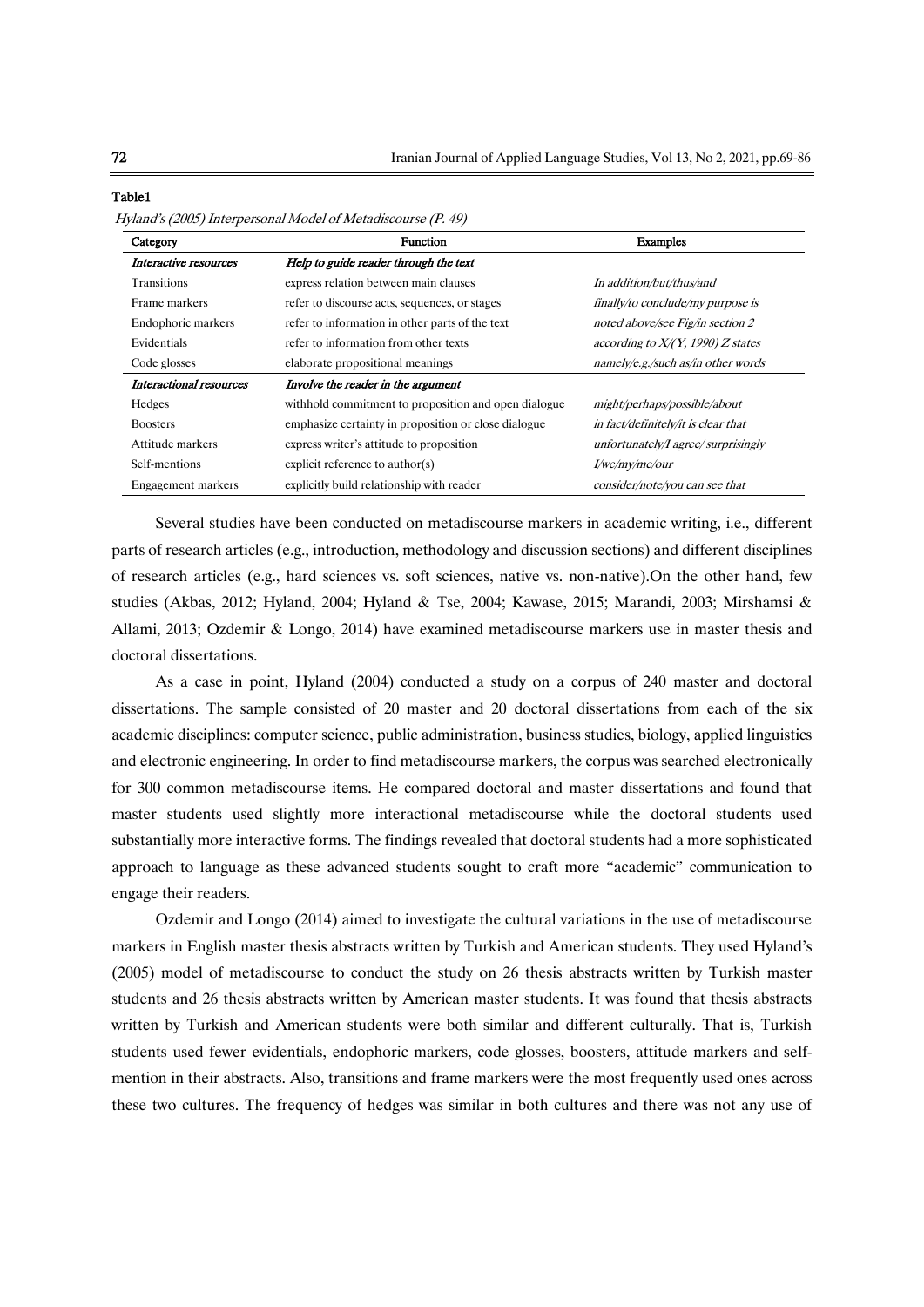engagement markers across corpora. It was found that the difference across cultures can be attributed to academic writing courses and the use of English as a lingua franca in Turkish master studies.

Wang and Zhang (2016) recently compared the different frequency of metadiscourse in mathematical and linguistic academic papers in terms of their abstract sections. Their corpus included 30 mathematical and 30 linguistic abstracts of academic papers from Social Science Citation Index and Science Citation Index journals. It was found that metadiscourse in the abstracts of linguistic academic papers were more frequently used than mathematical academic papers. Interactive metadiscourse was also adopted more than interactional metadiscourse in abstracts of the two disciplines. Both disciplines indicated the same trends in the frequencies of interactive resources. On the other hand, regarding interactional metadiscourse, hedges were the most frequently used metadiscourse markers in linguistic academic papers while self-mentions were most frequently used in mathematics academic papers.

In the Iranian context, Sarani et al. (2017) investigated the employment of interactional metadiscourse markers in the discussion and conclusion of English academic articles by humanities and non-humanities writers. They used Hyland's (2005) taxonomy to compare hedges, boosters and attitude markers in these articles. Their findings revealed that hedges and attitude markers were more frequently used in the humanities' articles than in non-humanities'. The researchers also found significant differences in the use of hedges and boosters between the two groups.

Hussein et al. (2018) analyzed metadiscourse markers in 24 master thesis abstracts, written by nonnative Iraqi female students  $(n=12)$  and native American female students  $(n=12)$ . They compared metadiscourse markers and their usage across the two groups in terms of nativity and field of study (linguistic and literary fields). Adopting Hyland's (2005) model, they classified metadiscourse markers into different types and subtypes in both sets of data. Their findings indicated that both groups used the interactive resources more than the interactional ones. Further analysis of the data indicated that the American researchers could engage their readers by employing more instances compared to their counterparts. The researchers recommended teaching metadiscourse markers at college-level courses to enhance coherence and clarity in writing.

Some other studies have considered EFL students' perspectives on the use of metadiscourse markers. One such study was conducted by Alavinia and Zarza (2011) in order to investigate the effect of metadiscourse markers on Iranian EFL learners' perception of written text. Their findings indicated a positive role of metadiscourse markers in improving text perception of EFL learners, suggesting that both types of metadiscourse markers had an almost similar impact on the learners' reaction to texts. Adopting Hyland's (2005) model, the present study attempts to answer the following questions:

- 1. To what extent are metadiscourse markers used by the Iranian TEFL students in their master thesis abstracts?
- 2. What are the Iranian TEFL students' perspectives towards the use of metadiscourse markers in their master thesis abstracts?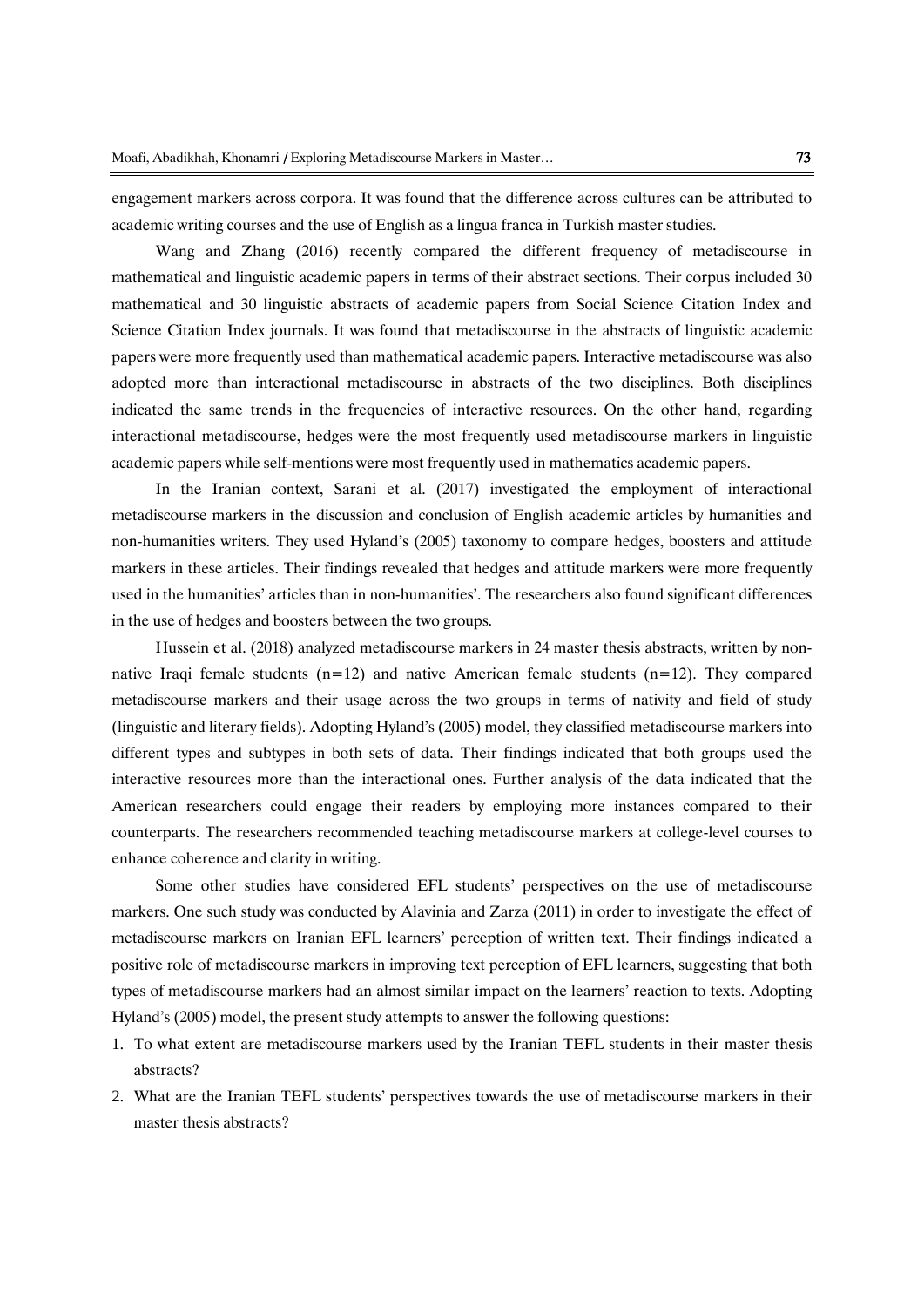# 3. Methodology

### 3.1. Corpus and Participants

We conducted the study on 70 out of 109 master thesis abstracts, which were available at the library of the Department of English Language and Literature at the University of Mazandaran. The corpus of the study consisted of 14,587 words from 70 TEFL thesis abstracts. These theses were written by former master students at the University of Mazandaran over the years 2007-2016. To obtain the second aim of the study, which was the TEFL graduated students' perspectives towards the employment of metadiscourse markers, we invited the students  $(n=16)$  who graduated within the last two years since they could make ample justification for their employment of metadiscourse markers in their abstracts and reach saturation. However, seven participants within the age range of 26 to 30 voluntarily took part in the study. The participants' profiles are presented in Table 2.

### Table 2

Participant's Profiles

| Coding         | Gender | Age | Major       | Degree | <b>Graduation Year</b> |
|----------------|--------|-----|-------------|--------|------------------------|
| P <sub>1</sub> | Male   | 28  | <b>TEFL</b> | MA     | 2016                   |
| P <sub>2</sub> | Male   | 27  | <b>TEFL</b> | MA     | 2015                   |
| P <sub>3</sub> | Female | 30  | <b>TEFL</b> | MA     | 2016                   |
| P <sub>4</sub> | Male   | 26  | <b>TEFL</b> | MA     | 2016                   |
| <b>P5</b>      | Female | 26  | <b>TEFL</b> | MA     | 2015                   |
| P <sub>6</sub> | Female | 27  | <b>TEFL</b> | MA     | 2015                   |
| P7             | Female | 28  | <b>TEFL</b> | MA     | 2016                   |

As it is shown in Table 2, there were seven participants in this study, coded to be distinguished as: P1, P2, P3, P4, P5, P6 and P7. It can be seen that four participants were female and three participants were male. The maximum age was 30 years old while the minimum age was 26. Therefore, the age range was only four years and the average age was 27.4. All of them majored in TEFL and received a master degree at the University of Mazandaran. Three participants were graduated in 2015 and the four others in 2016.

### 3.2. Instrument

To explore the participants' perspectives towards the employment of metadiscourse markers, the data were collected through interview to support the findings from the first part of the analysis, and to gain rich insights into the participants' perspectives. The rationale for conducting an interview was to investigate the participants' detailed perspectives through the prepared open-ended questions. Since electronic interview via e-mail in qualitative method is efficient in cost and time, the asynchronous email interview was conducted in the current study. In other words, this type of interview provided the participants with sufficient time to think on the issue and share their perspectives. The interview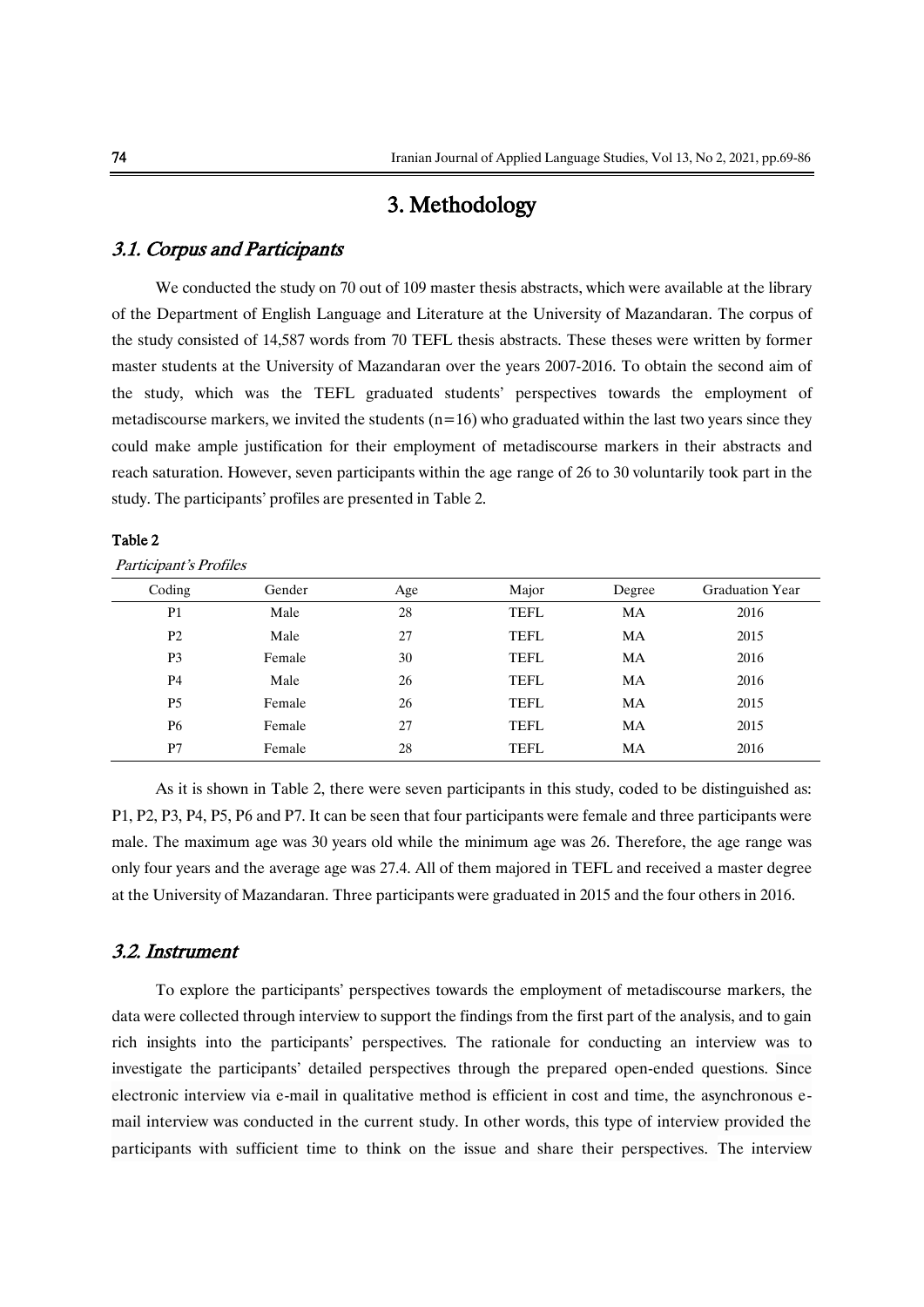questions were adapted from Hyland's (2004) metadiscourse study on second language postgraduate writing. That is, Hyland's (2004) metadiscourse in postgraduate writing was narrowed in metadiscourse in master thesis abstract writing.

## 3.3. Data Collection Procedure

Considering the first research question, a convenience sampling method was used due to the inaccessibility of all TEFL master theses. Thus, we conducted the study on 70 out of 109 master thesis abstracts, which were available at the library of the Department of English Language and Literature at the University of Mazandaran. Then, a corpus consisted of 14,587 words from 70 TEFL master thesis abstracts written by former students at the University of Mazandaran were collected. These theses were compiled over the years 2007-2016.

Regarding the second aim of the study, we decided to conduct a face-to-face interview with participants to obtain their perspectives on the employment of metadiscourse markers in their thesis abstracts. Since there were two main challenges concerning the participants' willingness and sufficient time to make justification for the employment of these markers in thesis abstracts, we preferred e-mail to a face-to-face interview. Regarding the number of participants, although we needed more participants to reach saturation, seven out of 16 students voluntarily participated in the interview. Moreover, since TEFL students were included as participants, they were supposed to be able to remember the stages in academic writing including thesis writing and provide the responses in English.

# 3.4. Data Analysis

To answer the first research question concerning the frequency of metadiscourse markers use in thesis abstracts, the total number of words in the thesis abstracts was carefully quantified. That is, we counted the whole words written in the hard copies of thesis abstracts manually. In addition, we carefully examined the corpus word by word with specific attention to the functions and meanings of the words in order to identify the metadiscourse markers according to Hyland's (2005) model. Therefore, the corpus was read purposefully and reiteratively to calculate the number of metadiscourse markers in each thesis abstract. Then, to report the frequency of metadiscourse markers use in thesis abstracts, we calculated the proportion of metadiscourse markers in each thesis abstract as well as the whole thesis abstracts. For the purpose of reliability check (Dornyei, 2007), two of the authors reviewed the data, testing the coded items and calculating the proportion of metadiscourse markers in thesis abstracts. Next, they compared the correspondence between the two sets of outcomes. The inter-rater reliability, computed manually for the purpose of agreement percentage, was 80% between the two raters. Moreover, they discussed the areas of disagreement to sort out the points of conflict.

To answer the second research question, we conducted a semi-structured interview with seven graduated TEFL students via email. Creswell (2014) emphasizes that searching for themes or patterns in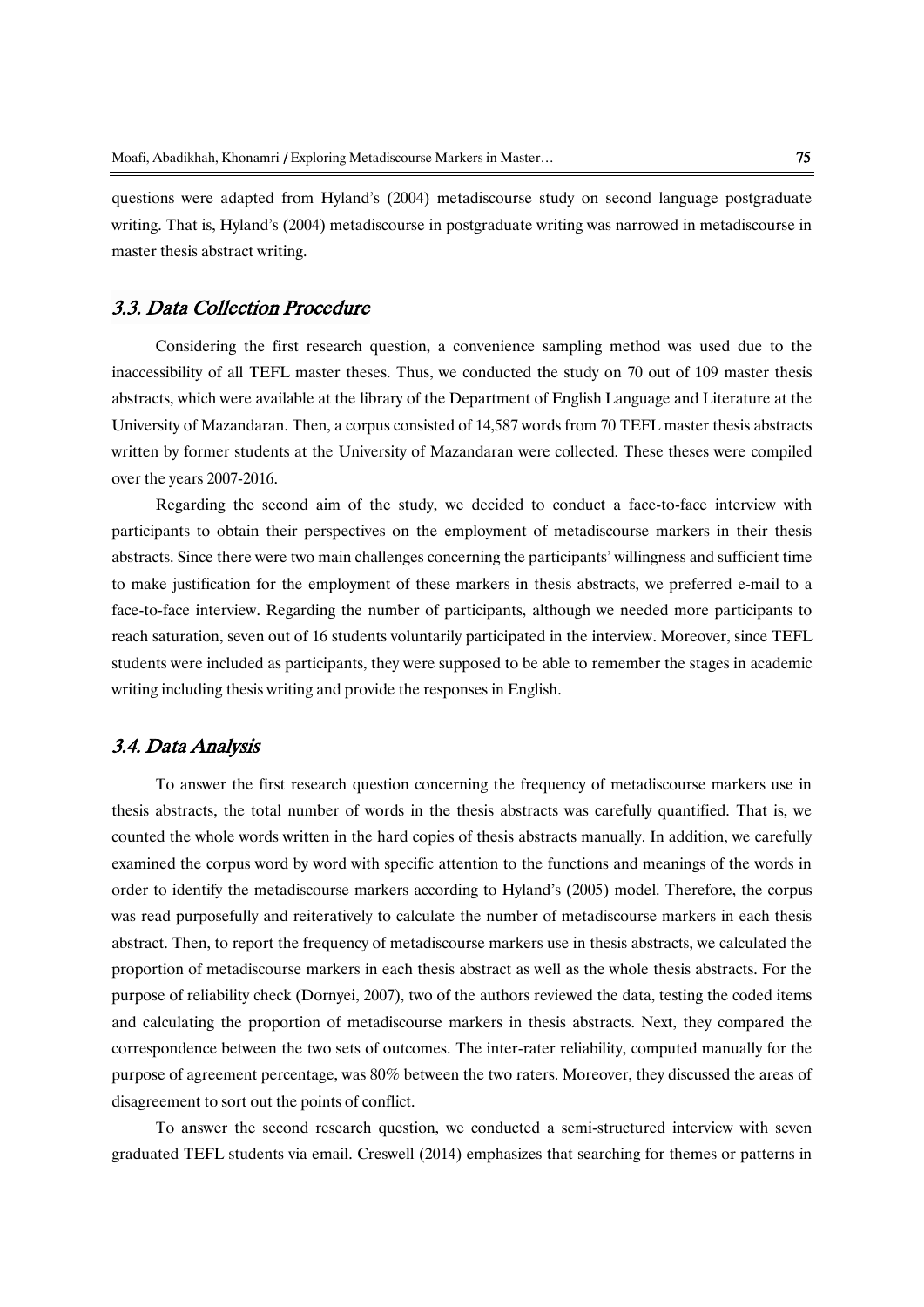data is the key process for description in qualitative research. Therefore, for the purpose of qualitative content analysis, the answers to the interview questions were read purposefully and reiteratively. In addition, with the aim of interpreting the meaning of the text, we analyzed and compared within and across each case to find similarities and differences in order to code the meaning units. Then, we rechecked the codes to categorize them into specific categories and determined the codes, categories and themes so that we could reach an agreement for the purpose of inter-reliability. Finally, the five general themes of *organization of discourse*, *attitude*, *audience*, *certainty and language support* were obtained.

# 4. Results

### 4.1. The Use of Metadiscourse Markers in Thesis Abstracts

The present study tried to investigate the use of metadiscourse markers in master thesis abstracts written by TEFL students. Based on Hyland's (2005) model, different metadiscourse markers were identified in 70 TEFL thesis abstract. To grasp a clear understanding of the frequency of use and percentage of the metadiscourse markers employed in the corpus, simple mathematical operations were applied. Table 3 presents the macro-level distribution of these markers in thesis abstracts.

#### Table 3

Macro-Level Distribution of Metadiscourse Markers in Master Thesis Abstracts

| Metadiscourse resource | Frequency | Percentage |
|------------------------|-----------|------------|
| Interactive            | 672       | $72.3\%$   |
| Interactional          | 257       | $27.7\%$   |
| Total                  | 929       | $100\%$    |

The numbers presented in Table 3 display significant differences in the frequencies of interactive and interactional metadiscourse markers used in our sample. As it is shown above, the students used a total of 929 metadiscourse markers, which included 672 interactive and 257 interactional metadiscourse markers. To provide a clear picture of the distribution of each category, a pie chart in Figure 1 displays the macro-level frequency of metadiscourse markers use in the sample. As illustrated, interactive markers constituted 72.3% and interactional markers 27.7% of the total metadiscourse markers' use.

#### Figure1

Macro-Level Distribution of Metadiscourse Markers Use in Master Thesis Abstracts



To explore the data more clearly, the frequency of use and percentage of subcategories within each group of metadisocurse markers were also calculated through simple mathematical operations. Table 4 shows the micro-level distribution of these markers in the sample thesis abstracts.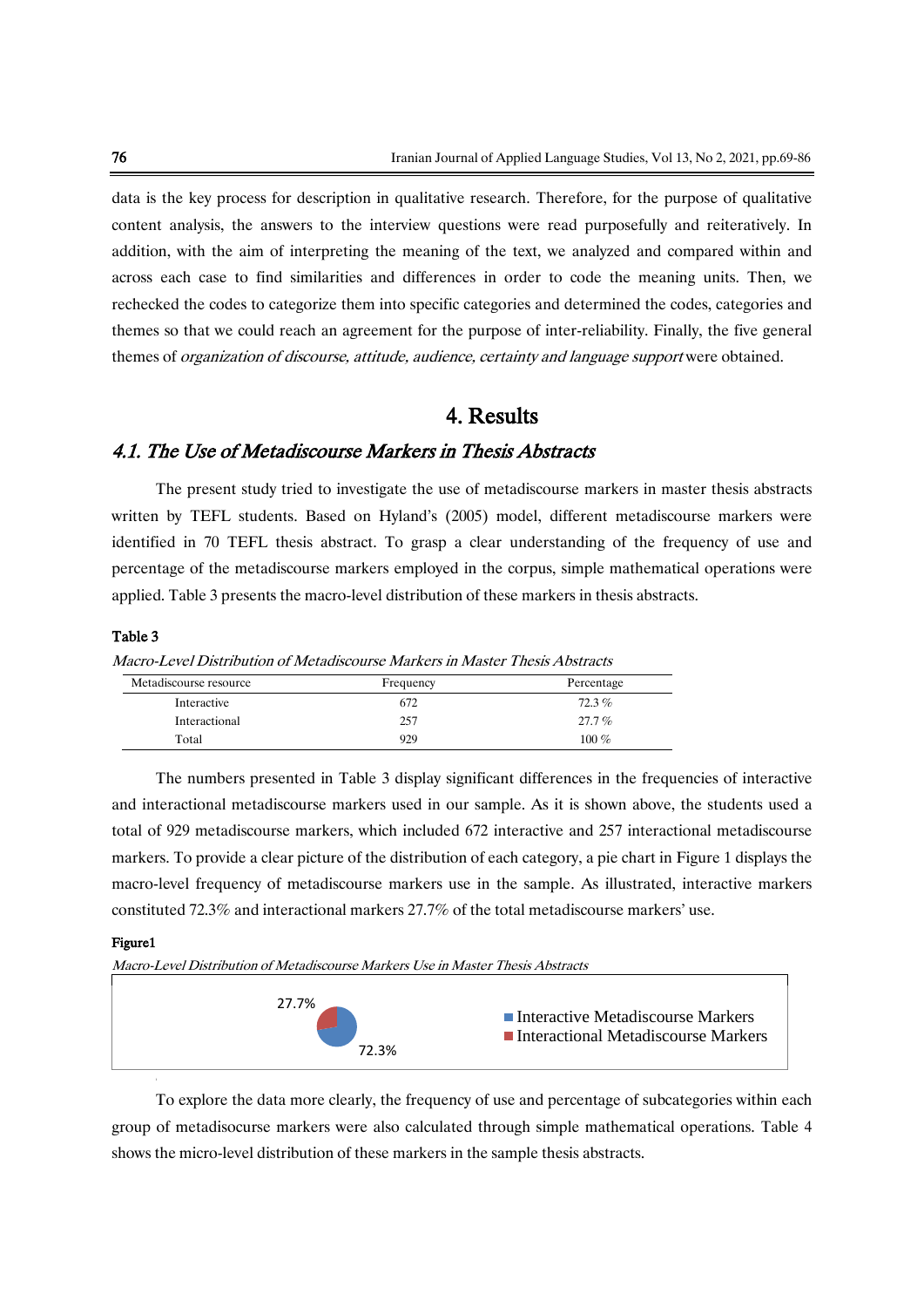#### Table 4

| Micro-Level Distribution of Metadiscourse Markers in Thesis Abstracts |
|-----------------------------------------------------------------------|
|-----------------------------------------------------------------------|

| <b>Metadiscourse Markers</b> | Category           | Frequency      | Percentage             |
|------------------------------|--------------------|----------------|------------------------|
|                              | <b>Transitions</b> | 353            | 38%                    |
|                              | Frame markers      | 119            | 12.8 %                 |
|                              | Endophoric markers | $\overline{0}$ | $\%$<br>$\overline{0}$ |
|                              | Evidentials        | 82             | 8.8 %                  |
|                              | Code glosses       | 118            | 12.7 $%$               |
| Interactive                  | Hedges             | 210            | 22.6 $%$               |
|                              | <b>Boosters</b>    | 30             | 3.2 $%$                |
|                              | Attitude markers   | $\overline{0}$ | %<br>$\overline{0}$    |
|                              | Engagement markers | $\overline{0}$ | $\%$<br>$\overline{0}$ |
|                              | Self-mentions      | 17             | 1.8 $%$                |
|                              | Total              | 929            | $100\%$                |

As it can be seen in Table 4, at the micro-level, the distribution of metadiscourse markers from the highest to the lowest percentage is as following: transitions 38%, frame markers 12.8%, code glosses 12.7% and evidentials 8.8%. No instance of endophoric marker was found in the thesis abstracts. On the other hand, the interactional metadiscourse markers were distributed in the thesis abstracts as following: hedges 22.6%, boosters 3.2% and self-mentions 1.8%. Within this category, attitude and engagement markers were not employed by the students in their thesis abstracts. Thus, the most frequent interactive metadiscourse marker was transitioned and the least frequent one was evidentials. In terms of interactional metadiscourse markers, hedges and self-mentions were the most frequent and the least frequent ones, respectively. Figure 2 also displays the micro-level frequency of use of metadiscourse markers. The highest and the lowest categories belong to transitions and self-mentions, respectively.

#### Figure 2

Micro-Level Distribution of Metadiscourse Markers Use in Master Thesis Abstracts



To explore the distribution of items of interactive metadiscourse markers, the frequency and percentage of each category were calculated. Within the transitional markers, the word and was the most frequent item while *nonetheless, despite, hence* and so far were among the least frequent items. With regard to the frame markers, the word first was used most frequently whereas expressions such as lastly, to achieve the goal, this is due to and in the first step were less frequently employed. In terms of evidentials,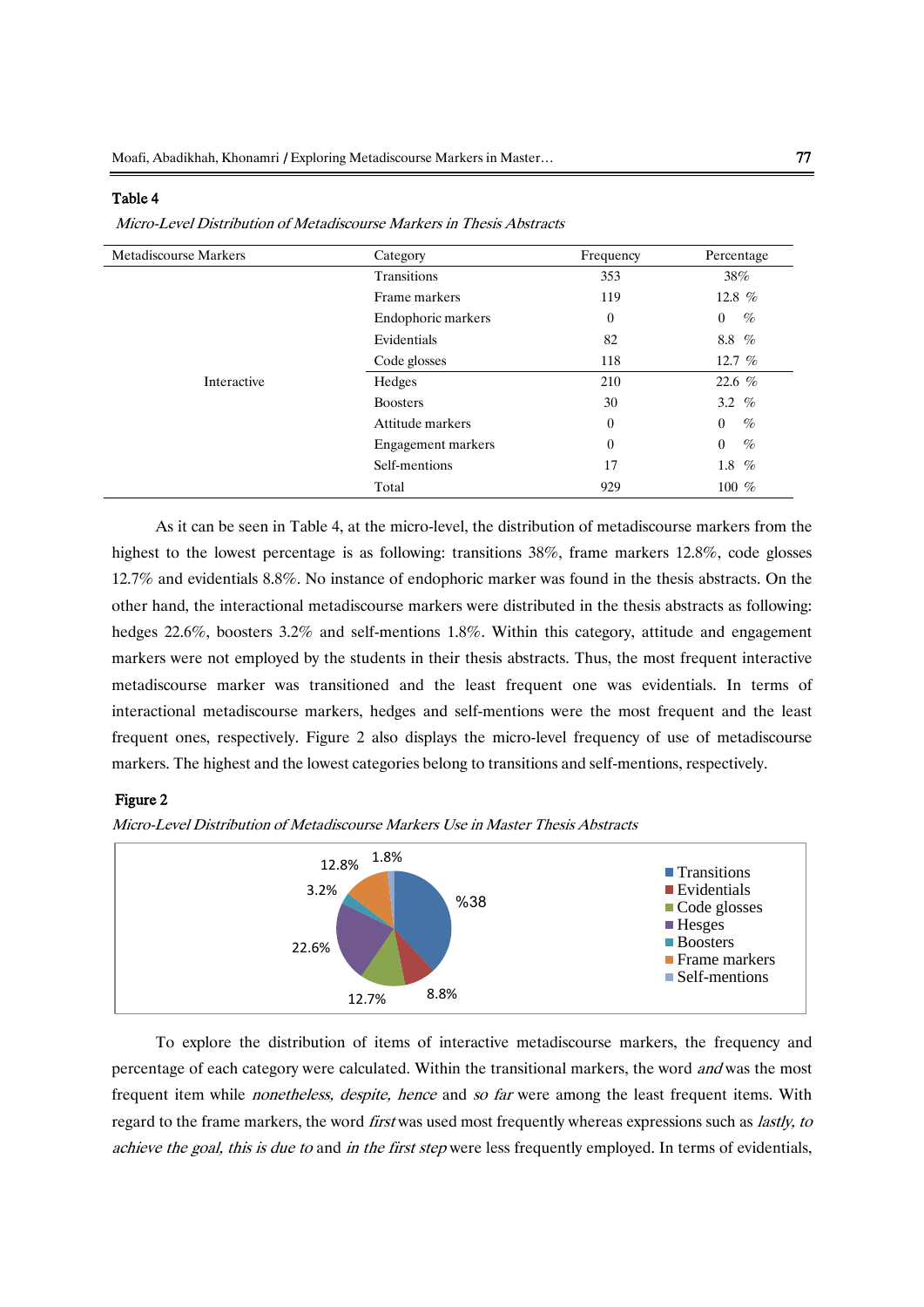according to was used more predominantly. Lastly, concerning the code glosses, the word *regarding* was most frequently used while the expressions such as *approximately, in this way, at least, most cases* and corresponding were used less.

Regarding the interactional metadiscourse markers, the most frequent and the least frequent items were provided by calculating the number and percentage of each category. Considering the hedges, the word reveal was the most frequent one while words such as *demonstrate* and *suggestion* were less frequently used. On the other hand, TEFL students used the word mostly with the highest frequency but they used the five following boosters less frequently: *largely, fully, heavily, crucial* and *excessively*. Lastly, only two words of self-mentions were employed in which I was used mostly; furthermore, the word us was used once. Table 5 displays the number and percentage of interactional metadiscourse markers within each category of hedges, boosters and self-mentions used in 70 master thesis abstracts. As it is clear from the table, the highest variation (19) and frequency (210) belong to the hedges and the lowest ones are observed within the self-mentions (2 categories of <sup>I</sup> and us for 17 times).

#### Table 5

Number and Percentage of Interactional Metadiscourse Markers in Thesis Abstracts

| Hedges       | $\mathbf N$    | %     | <b>Boosters</b> | N              | %     | Self-mentions | $\mathbf N$  | %     |
|--------------|----------------|-------|-----------------|----------------|-------|---------------|--------------|-------|
| reveal       | 23             | 10.95 | mostly          | 9              | 30.00 | I             | 16           | 94.11 |
| show         | 21             | 10.00 | mainly          | 7              | 23.33 | us            | $\mathbf{1}$ | 5.88  |
| indicate     | 20             | 9.52  | considerably    | 3              | 10.00 |               |              |       |
| suggest      | 19             | 9.04  | widely          | $\overline{c}$ | 6.66  |               |              |       |
| seem         | 17             | 8.09  | commonly        | $\overline{c}$ | 6.66  |               |              |       |
| could        | 16             | 7.61  | extremely       | $\overline{c}$ | 6.66  |               |              |       |
| can          | 14             | 6.66  | excessively     | $\mathbf{1}$   | 3.33  |               |              |       |
| would        | 13             | 6.19  | crucial         | $\mathbf{1}$   | 3.33  |               |              |       |
| possible     | 12             | 5.71  | heavily         | $\mathbf{1}$   | 3.33  |               |              |       |
| relatively   | 12             | 5.71  | fully           | $\mathbf{1}$   | 3.33  |               |              |       |
| it was found | 10             | 4.76  | largely         | $\mathbf{1}$   | 3.33  |               |              |       |
| slightly     | 9              | 4.28  |                 |                |       |               |              |       |
| might        | 7              | 3.33  |                 |                |       |               |              |       |
| may          | 6              | 2.85  |                 |                |       |               |              |       |
| rarely       | 4              | 1.90  |                 |                |       |               |              |       |
| must         | 3              | 1.42  |                 |                |       |               |              |       |
| illustrate   | $\overline{c}$ | 0.95  |                 |                |       |               |              |       |
| demonstrate  | $\mathbf{1}$   | 0.47  |                 |                |       |               |              |       |
| suggestion   | 1              | 0.47  |                 |                |       |               |              |       |
| <b>Total</b> | 210            | 100   | <b>Total</b>    | 30             | 100   | Total         | 17           | 100   |

Note: (N) number, (%) percentage

### 4.2. TEFL Students' Perspectives

To answer the second research question, semi-structured interviews were conducted with seven TEFL graduated students via email. Then, the written responses of students regarding their perspectives were read purposefully and reiteratively to interpret the meanings for the content analysis. With this aim,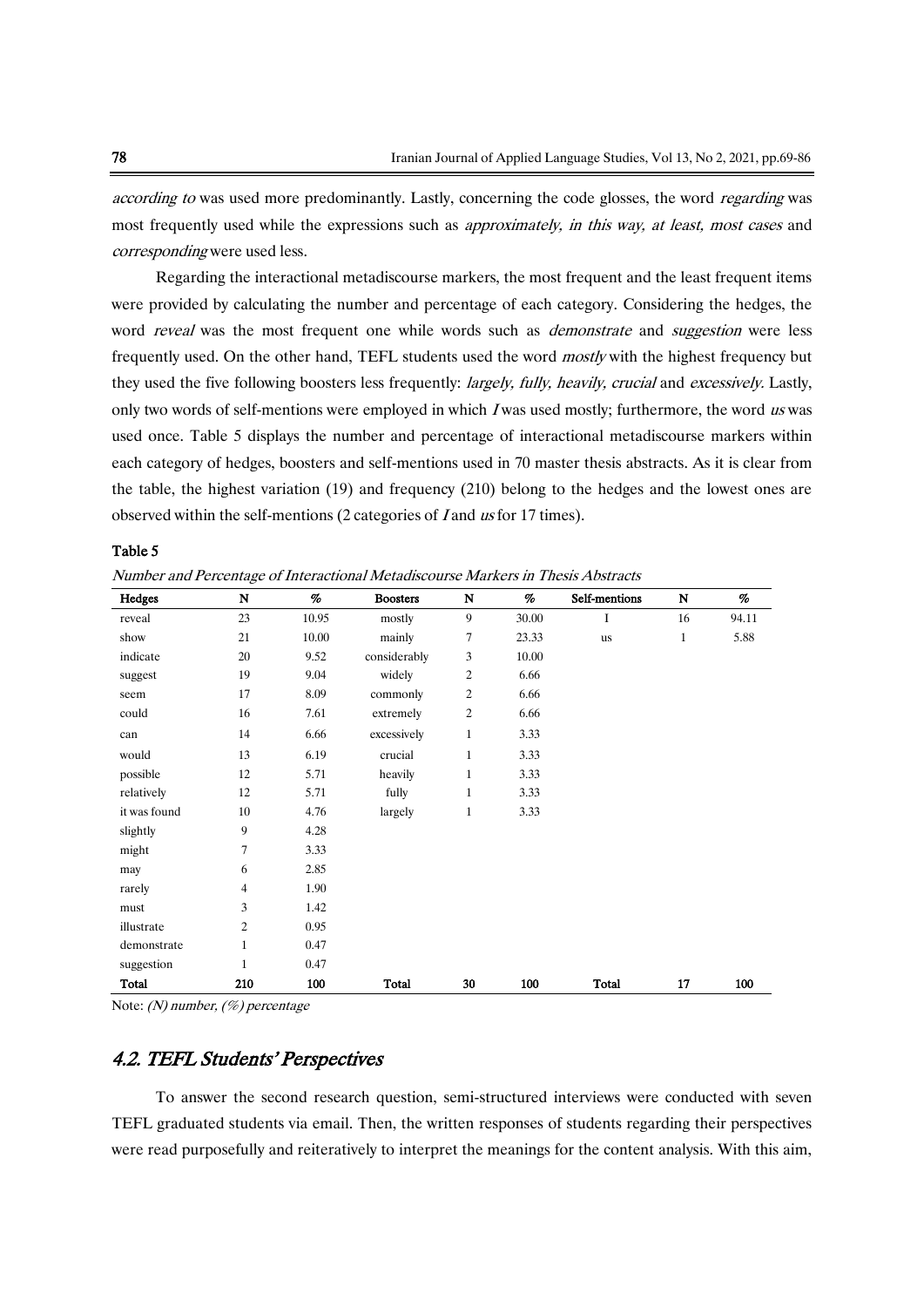each case was analyzed and compared within and across other cases to find similarities and differences in order to code the meaning units. Then, the codes were categorized into specific categories. Finally, through identifying the codes and categories, five general themes were obtained to report on TEFL students' perspectives on the use of metadiscourse markers in their abstracts. In the following sections, the results of the interviews are presented and discussed. The sections include the excerpts which were derived from the participants' original raw data and detailed discussions on each general emerged theme.

#### Organization of Discourse

The first theme that emerged from the qualitative analysis of the email interviews was the organization of discourse. It was found that TEFL graduated students mostly attended to organizing the discourse in their abstracts. They answered the interview questions from a similar perspective towards cohesion and coherence. It should be noted that they emphasized the need to employ cohesive devices and coherent ideas to achieve readability and to communicate ideas in writing their thesis abstracts. The participants' attitudes lent urgent perspectives toward discourse organization. They demonstrated this perspective through different expressions, such as: *employing transitions* and *connective devices, linking* the abstracts parts in stages, and using exemplification and reformulation. To further illustrate TEFL graduated students' perspectives towards the use of metadiscourse markers in their master thesis abstracts, their expressions are discussed with sample excerpts. In this regard, three participants stated that conveying ideas in academic writing is achieved by using connective devices. For example, participant 2 (P2) considered transitions as devices to relate semantic ideas. Excerpt 1 has been identified from the email interview with P2:

Excerpt 1:

Researcher: What do you think makes a good abstract? What should be included?

P2: Well, in my opinion, a good abstract provides an organized summary of all parts of a research report. Because the abstract of a thesis can be called the identity card of the research I conducted. I mean it is the first part the reader can face. So, I included the main part of the research (introduction, method, result and discussion) and tied them together with transitional devices.

Researcher: Did you think of cohesion and coherence in your abstract? If yes, what words did you use to connect the ideas?

P2: Cohesion was important to me in writing my abstract and…I used cohesive devices like and, so, but, however, additionally and so on to make the thesis abstract neatly organized. As for the coherence, which is more toughly achieved, I tried my best to match the research ideas. Yet, I was not that successful in practice as one of the referees stated in my defense session.

As it was shown in Excerpt 1, P2 was completely aware of organizing the discourse of his thesis abstract since he referred to it as an important feature which the reader can face. Even though he intended to write coherently, he believed that he could not express his research ideas appropriately.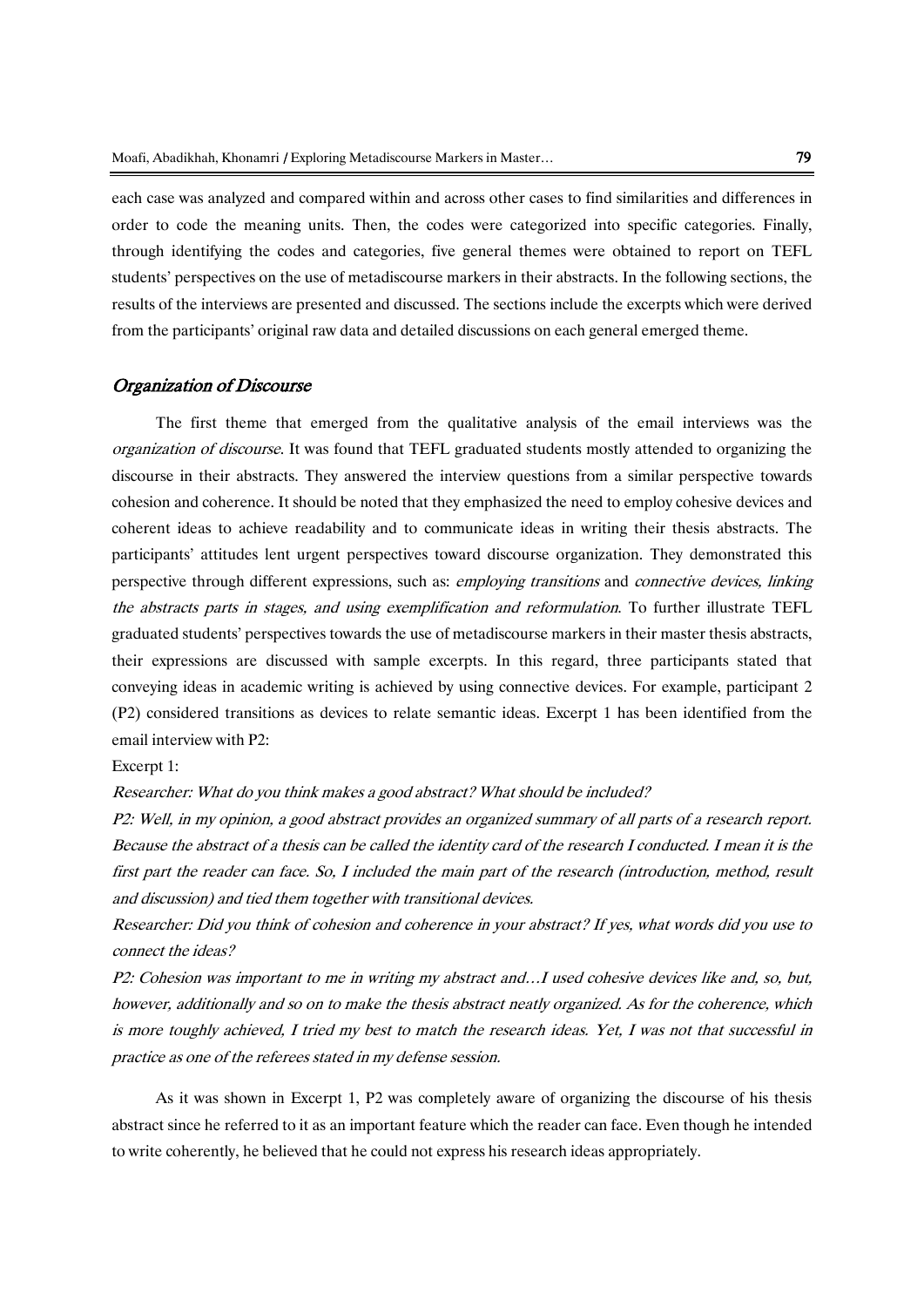### **Attitude**

The second theme that emerged from the qualitative analysis of the email interviews was *attitude*. It was found that TEFL graduated students were reluctant to show their attitude and perspective when they were writing their abstracts. All the seven participants hold similar perspectives towards their reluctance to use attitude markers such as *surprisingly, unfortunately*, and *I agree* and self-mentions such as *I, we, our* and my. They responded to interview questions by demonstrating their neutral position and passive voice. In other words, they believed that it was not necessary to present their attitudes and positions as a researcher in their thesis abstracts. Excerpt 2 presents one of the respondent's (P2) viewpoint in this regard:

#### Excerpt 2

Researcher: Did you think it was important to give your attitude to what you were writing about or should you be neutral? Could you express emotions?

P2: From my point of view, it is not necessary to present attitudes in thesis abstracts. The abstract has its special parts that should be written in order. In doing so, there is no place for presenting other things like attitudes and emotions. I think in most articles about abstract writing it is said that being neutral is preferable. That's why I was neutral without any bias.

The abovementioned statement refers to the student's attempt to make preferable decisions about his position in research according to the previous research articles he has studied in the academic community.

### **Audience**

The third theme that emerged from the qualitative analysis of the email interviews was the audience. It was revealed that most of the TEFL graduated students had a broad perspective towards the consideration of the audience in their abstracts. They demonstrated their agreement on the fact that their audience and academic community would evaluate their thesis abstracts. TEFL graduated students put forward the idea of engaging their audience, although they were not certain how to do it in practice. In other words, they did not involve the readers explicitly and tried to show this engagement by using some techniques. As you can see in Excerpt 3, P4 mentioned his perspective. Excerpt 3

Researcher: Did you think about the readers when you were writing?

P4: Yes, of course. My supervisor, advisor and examiners were going to read my thesis abstract, so I should have used the appropriate language. It seems I did so although I did not involve them explicitly. Researcher: Did you think this influenced your writing? In what ways?

P4: I was writing to the professors and they expected master students to be aware and show this awareness in writing. They wanted to hear me to speak in a way they themselves do. It surely influenced on the way I

chose the words but not in an explicit way.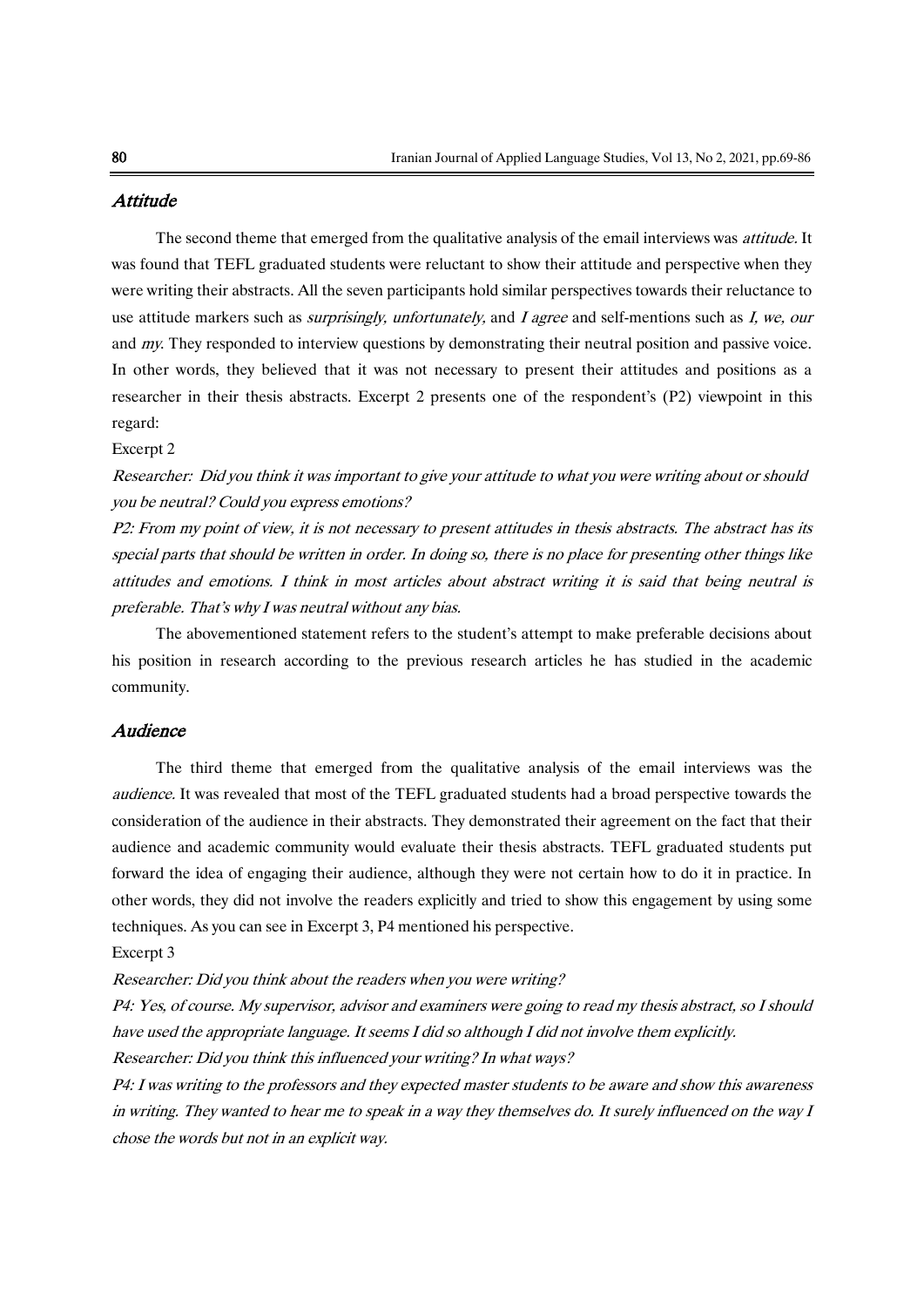### **Certainty**

The fourth theme that emerged from the qualitative analysis of the email interviews was a *certainty*. The findings of the analysis indicated that the participants were very conservative in expressing their confidence and certainty. They predominantly expressed that they did not show their certainty, nor did they make any claim regarding their uncertainty. Respectively, concerning the point of confidence in writing, their thinking style indicated that they preferred to stay cautious and not confident. Excerpt 4 is an example of this point.

#### Excerpt 4

Researcher: What could you say if you were not sure that something was correct or not? P4: Definitely, I would make no claim whenever I was unsure in the process of writing, so I would remove it or study more to draw a better conclusion; because I almost always wanted to stay on the safe side.

The findings obtained from the above excerpt are a probable sign of not being aware of the role of hedging in writing. Although TEFL graduated students moderately used hedges in their thesis abstracts, they did not explicitly demonstrate their perspectives on the role of hedging in academic writing. Instead of removing the results of their research in the case of uncertainty, the participants would respond that they could lessen the impact of their utterance and soften it by using hedges.

### Language Support

The fifth theme that emerged from the qualitative analysis of the email interviews was *language* support. As the participants were asked to write about anything left in the final part of the email interview, the analysis of their answers revealed some facts about the support they needed while writing their thesis abstract. Almost all TEFL graduated students showed that developing their thesis abstract was a fairly vague challenging job. The reasons they mentioned in their emails were as following: *supervisors were* relatively concerned with the development of the student's thesis abstracts, students had to find some model thesis abstracts to follow and it was a challenge for them to meet the examiner's expectations for a standard thesis abstract. To elaborate more on this emerged theme, Excerpt 5 from P1's response is presented below.

#### Excerpt 5

Researcher: Is there anything left about your thesis abstract that you would like to write about? P1: I'd like to share a point on the thesis conference sessions with my supervisor. Since I wasn't sufficiently skilled in writing, I needed much help in the process of writing my thesis, especially the abstract part. Because it is the summary of the whole challenges you faced to conduct your study. Overall, I received less helpful comments on my thesis abstract from the supervisor.

The above account indicates that it was a challenging situation for P1 to develop his thesis abstract regarding the obstacles he encountered in the process of writing. He did not receive much support from his supervisor; therefore, he was forced to rely on his own limited knowledge.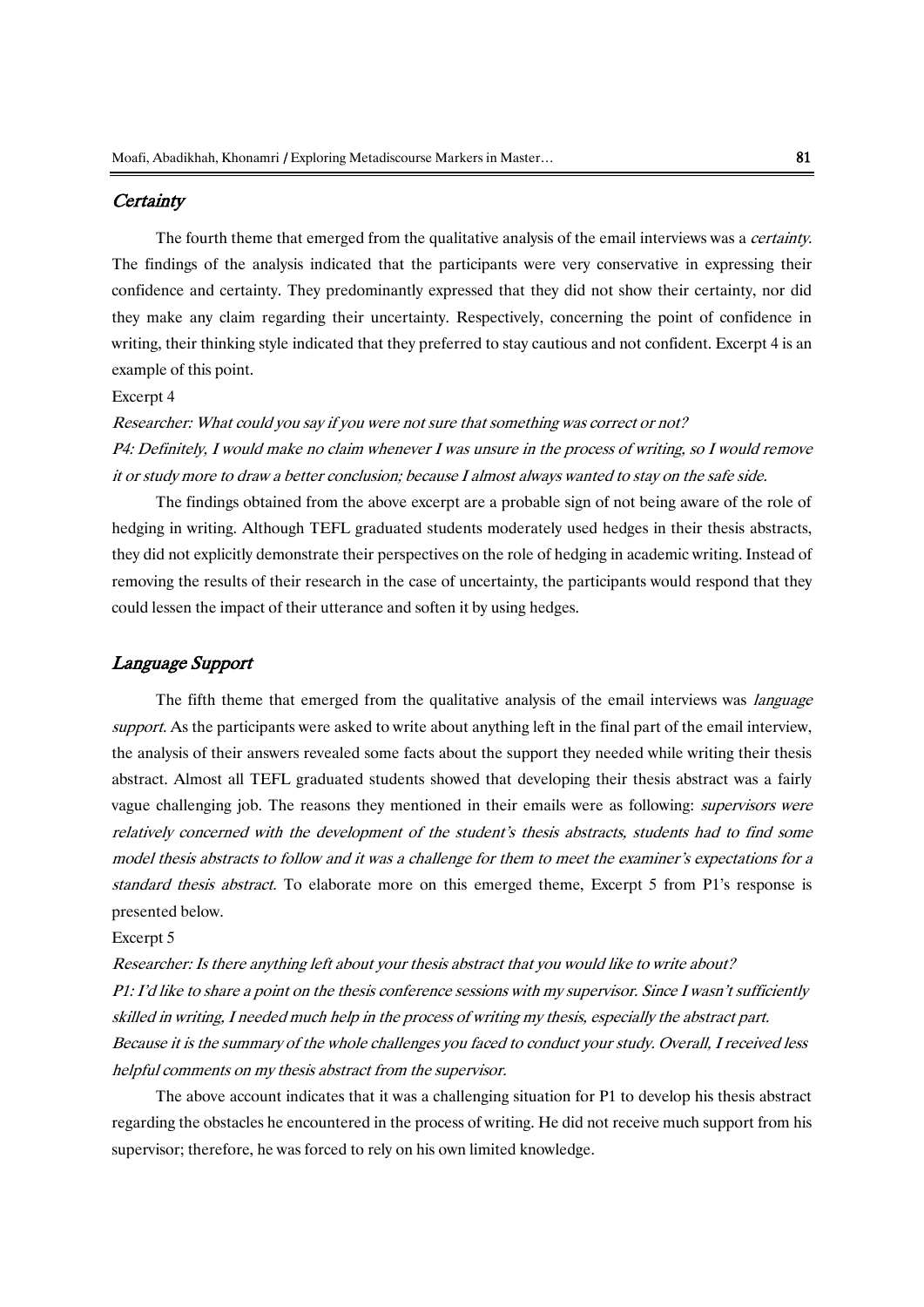# 5. Discussion

The first question of the study attempted to investigate the extent to which metadiscourse markers were used by TEFL students in their master thesis abstracts. For this purpose, the corpus of 70 TEFL master thesis abstracts was coded and analyzed based on Hyland's (2005) model of metadiscourse. The macro-level distribution of metadiscourse markers included 72.3% interactive and 27.7% interactional metadiscourse markers. This finding is in line with the findings of Hyland (2004) and Hussein et al. (2018) in which the frequency of interactive metadiscourse markers use was more than that of interactional metadiscourse markers. In fact, TEFL students, in the present study, generally tended to help the readers to understand the main content of their thesis abstracts coherently through using interactive metadiscourse markers. In a similar vein, the findings of a study conducted by Ozdemir and Longo (2014) showed that Turkish students, whose first language is not English, used interactive metadiscourse markers more frequently than interactional metadiscourse ones.

In addition, it was found that the most and the least frequently used interactive metadiscourse marker were related to transitions and evidential, respectively. This finding is in line with Hussein et al. (2018) findings that reported the highest use of transitions within interactive markers by both Iraqi and American authors. The findings concerning the maximum use of transitions suggest that students tended to organize their discourse in coherent ways for the understanding of their readers. They used transitions for the logical organization and structure of various purposes such as: *addition, illustration, condition,* cause and effect, time, and contradiction. This finding is also in line with the results obtained from Hyland's (2004) study, which was found that transitions are the most frequently employed devices by academic writers in order to enable the readers to recover the writer's intentions correctly. Concerning the lower use of evidentials, which is consistent with the obtained results of Ozdemir and Longo's (2014) study, it seems that the reason might be the fact that TEFL graduated students rarely needed to refer to the sources of information from other texts in their thesis abstracts. Another reason is that evidentials are mostly used in other parts of a thesis like discussion through using the markers such as: *according to X* and Z states. In addition, findings in Table 4 show that endophoric markers were not used in the TEFL master thesis. The reason behind this fact may be that there was no need to refer to the information on other parts of the text in thesis abstracts by using the markers like: *noted above, see in fig., in section 2*. Besides, we know that endophoric markers are mostly employed in the result chapter of the thesis.

It could be inferred from the findings that the highest extent to which interactional metadiscourse markers were used in TEFL master theses was related to hedges. In other words, graduated TEFL students showed their reluctance to categorically present the propositional information through using markers of hedging, namely: modal verbs, modal nouns, modal adjectives, modal adverbs, that-clauses and certain lexical verbs. This finding is consistent with Hyland's (2004) study in which hedges were the most frequent interactional metadiscourse subcategory, constituting 41%, to meet the writers' need to evaluate their assertions and make them persuasive to readers.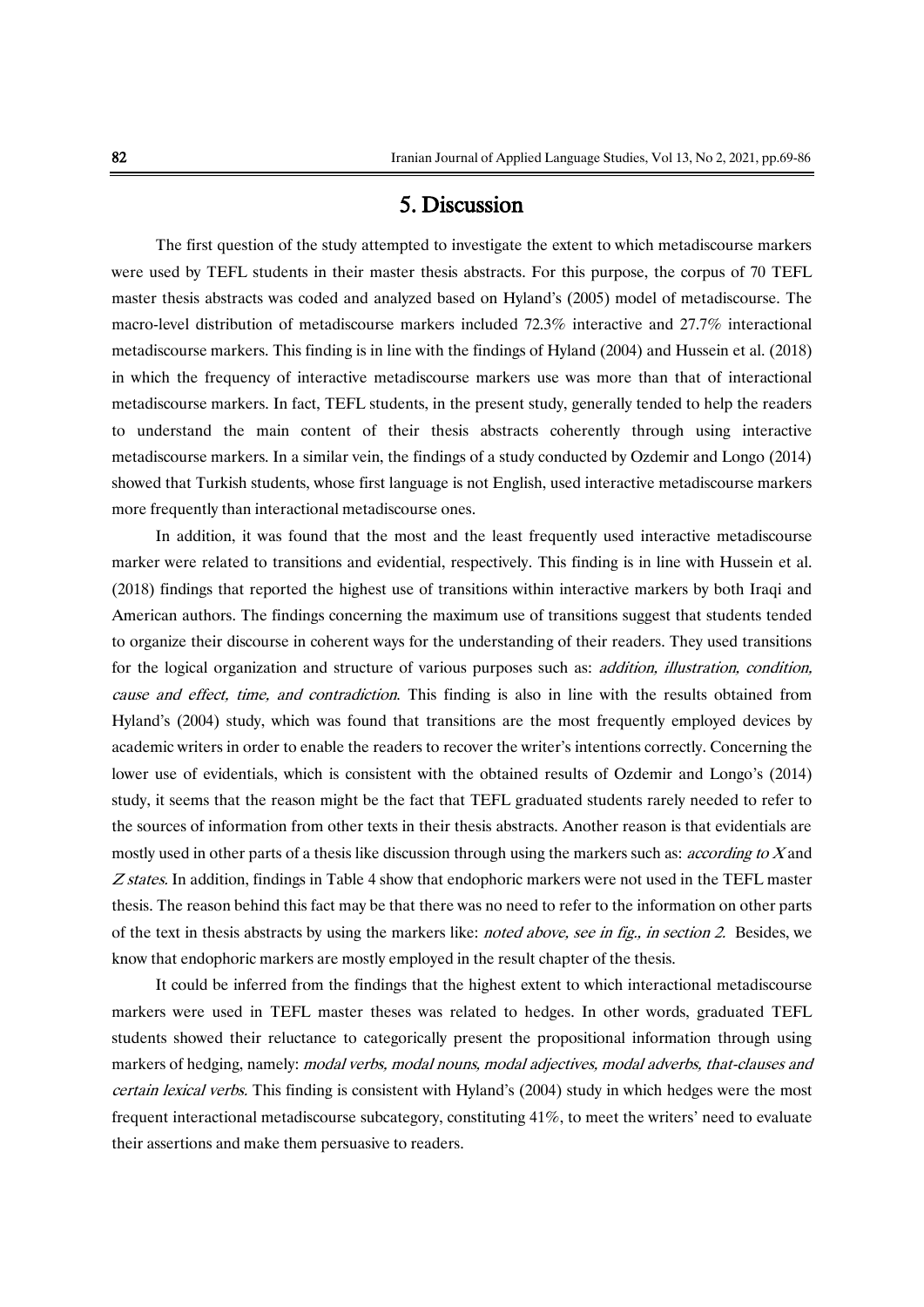On the other hand, the most frequently used interactional marker was hedges followed by boosters and self-mentions. This finding is to some extent consistent with Sarani et al. (2017) findings on the Discussion and Conclusion sections of academic articles, and Hussein et al. (2018) findings on Iraqi students' use of interactional markers. This may suggests that the nature of information discussed in TEFL thesis abstracts as a Humanities major is more subjective and graduated students preferred to use hedging to persuade their readers. Although Hyland (2001) found that using self-mentions has a significant role to mediate the interaction between the writer's argument and discourse community expectations, the findings of the current study showed the least frequent use of self-mentions. In this regard, the low frequency of self-mentions used in the current study is in line with the results of Hyland and Tse's (2004) study. Additionally, it was found that TEFL graduated students rarely used boosters (3.2%) to show their certainty in thesis abstracts. Furthermore, attitude and engagement markers were not employed in the abstracts under study. There may be less necessity of showing the writer's appraisal of the propositional information and conveying agreement and surprise. Moreover, they did not use engagement markers since the writers explicitly address the readers through using imperatives, second pronouns and question forms mostly in other parts of a master thesis like: *results* and *discussion* sections. So, engagement markers were not commonly used in thesis abstracts. Thus, findings showed that Iranian graduated TEFL students in this case used metadiscourse markers in different frequencies in their master thesis abstracts and interactive metadiscourse markers were more frequently used than interactional metadiscourse markers.

The second research question examined the Iranian graduated TEFL students' perspectives towards the use of metadiscourse markers in their master thesis abstracts. Through content analysis of the data, five major findings were obtained. First, it was found that graduated TEFL students at the University of Mazandaran had a positive perspective on the use of interactive metadiscourse markers to organize the discourse of their thesis abstracts. Also, their perspective was reflected through different expressions such as employing transitions and connective devices, linking different parts of the abstract, using exemplification and reformulation. Second, the qualitative analysis of the interviews revealed that graduated TEFL students expressed their reluctance to show their attitude when they were writing their abstracts. In fact, they thought that showing attitudes and opinions in thesis abstracts is not common. Third, regarding the consideration of their audience, particularly their supervisors, advisors and examiners, the participants stated that they were not sufficiently successful to engage their audience in practice. Fourth, it was found that they did not believe that showing certainty and confidence is acceptable in academic writing, in particular in writing the master thesis abstract. Fifth, regarding language support, they expressed their opinions on the lack of workshops and tutorial sessions on thesis writing, particularly thesis abstract writing while composing their thesis abstracts. Thus, findings suggest that these graduated TEFL students' perspectives were fairly positive towards using metadiscourse markers in thesis abstracts and they required more support and awareness on the use of these markers.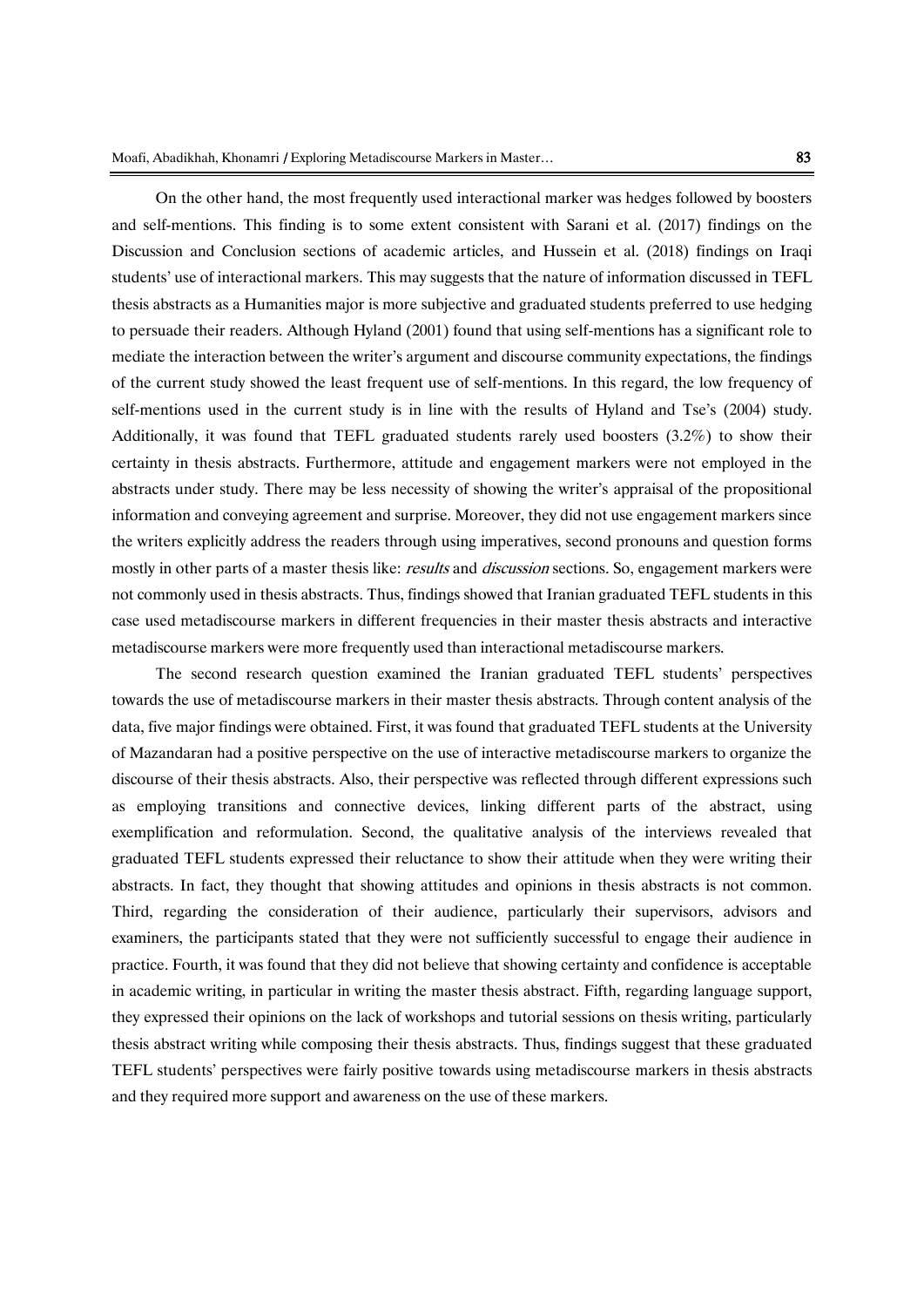# 6. Conclusion

The present study aimed at investigating the extent to which metadiscourse markers were used by TEFL students in their master thesis abstracts and their perspectives on the employment of these markers. In doing so, it offers an opportunity for EFL teachers of EAP courses to see the position of metadiscourse in thesis abstracts. Findings suggest that non-native students of English have few opportunities to obtain metadiscourse knowledge in this particular EFL context. Following that, metadiscourse markers seem to be less frequently employed in English master thesis abstracts. Therefore, EFL instructors should be aware of the metadiscourse markers' use and may need to reconsider their teaching techniques and, as a result, take action in light of the pedagogic goals at hand. To examine TEFL students' perspectives on metadiscourse use, the current study could collect data from a very limited sample, which was not representative of the population; further research is needed to investigate TEFL students' perspectives using a larger sample size to examine their views on the use of metadiscourse markers in all parts of the thesis. Qualitative research could also be conducted to investigate students' reasons for frequent use of some metadiscourse markers as well as their reluctance in using some other markers. As the current study did not consider gender effect, L1 background and other disciplines, further studies are suggested to investigate the effects of these factors on the use of metadiscourse markers and compare the TEFL thesis with other disciplines'. The present study also offered a picture of the lack of teaching metadiscourse markers in EAP courses for teachers and teacher trainers. As suggested in previous studies, teaching metadiscourse markers should be considered in any writing syllabus. In addition, some experimental studies could be conducted to shed light on the role of explicit instruction of metadiscourse and a variety of interventions (extensive reading, feedback on writing, etc.) in academic writing classes.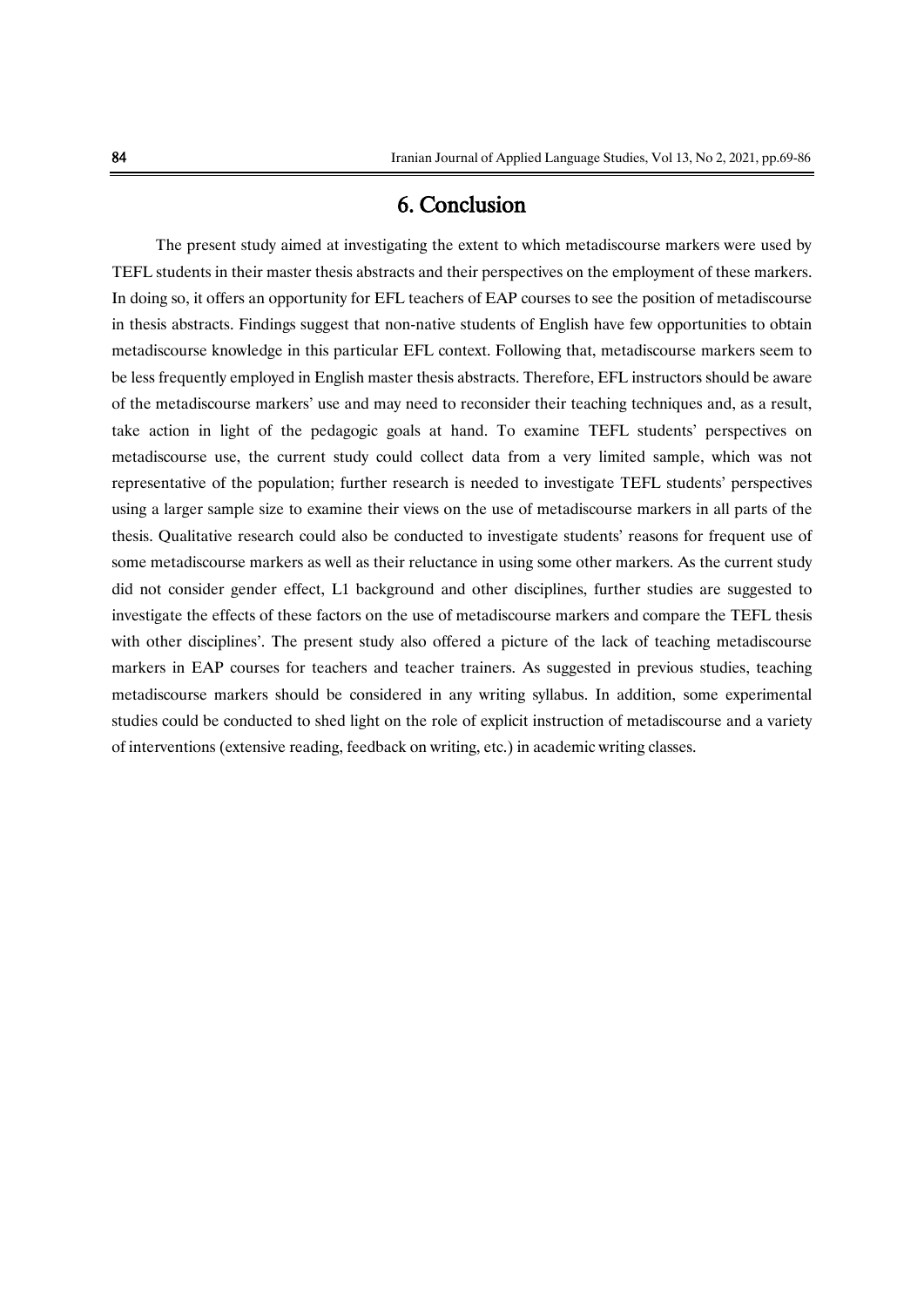# References

- Abdi, R. (2011). Metadiscourse strategies in research articles: A study of differences across subsections. Journal of Teaching Language Skills, 3(1), 1-6.
- Ädel, A. (2006). Metadiscourse in L1 and L2 English (Vol. 24). John Benjamins Publishing.
- Akbas, E. (2012). Interactional metadiscourse in Turkish postgraduates' academic texts: A comparative study of how they introduce and conclude. Journal on English Language Teaching 2(3), 35-45.
- Alavinia, P., & Zarza, S. (2011). Metadiscourse markers revisited in EFL context: The case of Iranian academic learners' perception of written texts. Iranian Journal of Applied Language Studies, 3 (2), 51-84.
- Cooley, L., & Lewkowicz, J. (2003). Dissertation writing in practice: Turning ideas into text. Hong Kong University Press.
- Crismore, A. (1984). The effect of rhetorical textbook on students: Two studies of metadiscourse and interpersonal voice[. www.eric.gov.](http://www.eric.gov/)
- Crismore, A., Markkanen, R., & Steffensen, M.S. (1993). Metadiscourse in persuasive writing: A study of texts written by American and Finnish students. Written Communication, 10(1), 39-71.
- Cross, C., & Oppenheim, C. (2006).A genre analysis of scientific abstracts. Journal of Documentation, 62(4), 428-446.
- Dörnyei, Z. (2007). Research methods in applied linguistics: Quantitative, qualitative and mixed methodologies. Oxford University Press.
- Fu, X., & Hyland, K. (2014). Interaction in two journalistic genres: A study of interactional metadiscourse. English Text Construction, 7(1), 122-144.
- Hussein, K., J., Khaleel & Abbas, N. (2018). Metadiscourse markers in master thesis abstracts of American and Iraqi English theses. Arab World English Journal, 9(4), 347-360.
- Hyland, K. (1998). Persuasion and context: The pragmatics of academic metadiscourse. Journal of Pragmatics,  $30(4)$ , 437-455.
- Hyland, K. (2001). Humble servants of the discipline? Self-mention in research articles. English for Specific Purposes, 20(3), 207–226.
- Hyland, K. (2004). Disciplinary interactions: Metadiscourse in L2 postgraduate writing. Journal of Second Language Writing, 13(2), 133-151.
- Hyland, K. (2005). Metadiscourse: Exploring interaction in writing. Continuum.
- Hyland, K. (2015). Metadiscourse. In Tracy, K. (Ed.). The international Encyclopedia of language and social interaction. Wiley-Blackwell.
- Hyland, K., & Tse, P. (2004). Metadiscourse in academic writing: A reappraisal. Applied Linguistics, 25(2), 156-177.
- Kawase, T. (2015). Metadiscourse in the introductions of PhD theses and research articles. Journal of English for Academic Purposes, 20, 114-124.
- Malmir A., & Taji, N. (2021). The interplay of action, context, and linguistic vs. non-linguistic resources in L2 pragmatic performance: The case of requests and refusals. *Language Related Research (LRR), 12*(3), 215-253.